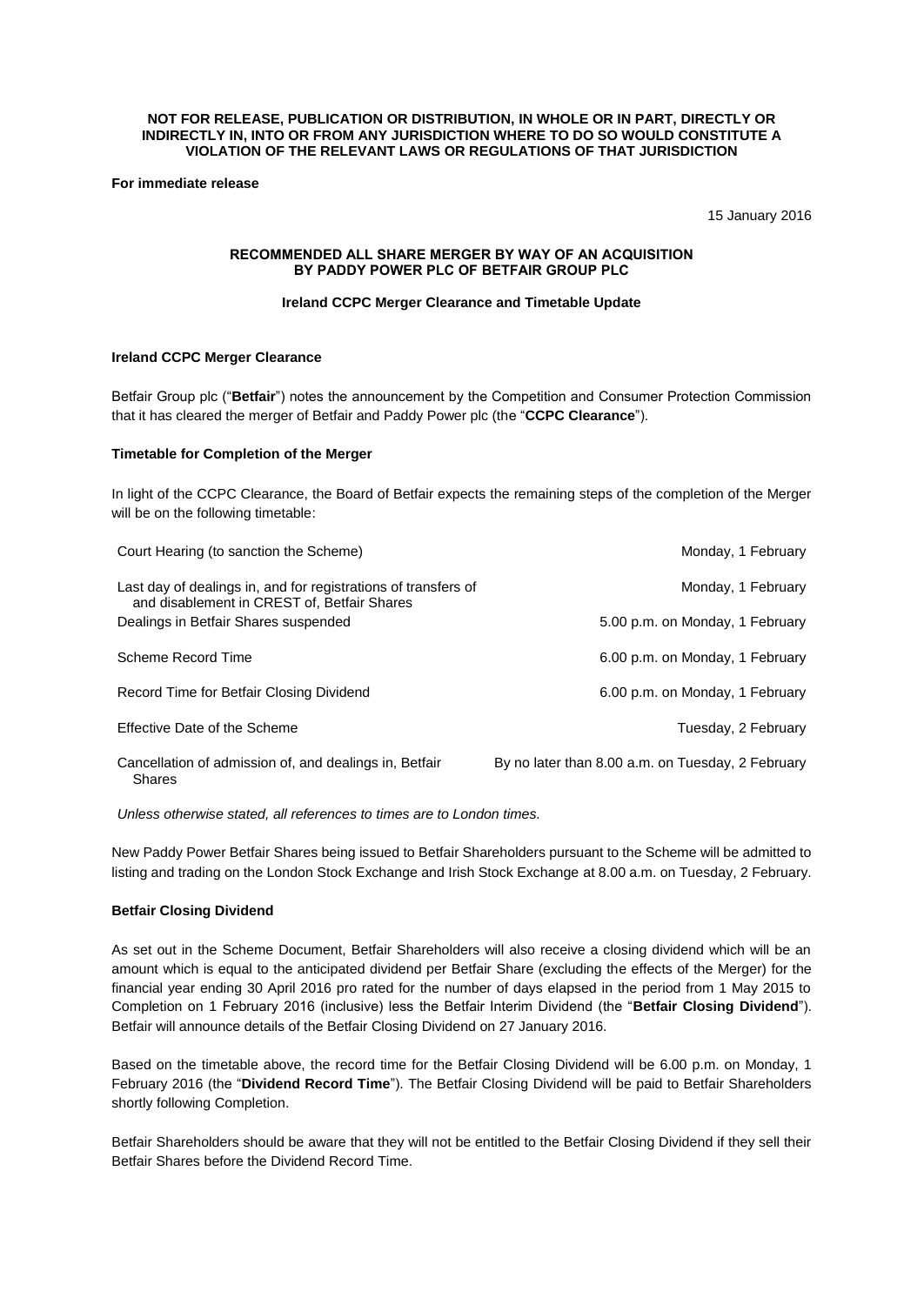Terms and expressions used in this announcement but not otherwise defined have the meaning given to them in the Scheme Document.

Enquiries:

| <b>Betfair Group plc</b>            |                      |
|-------------------------------------|----------------------|
| Paul Rushton, Investor Relations    | +44 (0) 208 834 6139 |
| <b>Goldman Sachs International</b>  | +44 (0) 207 774 1000 |
| Anthony Gutman<br>Nick Harper       |                      |
| Stephen Little                      |                      |
| Richard Cormack (Corporate Broking) |                      |

*This announcement is not intended to, and does not, constitute or form part of any offer, invitation or the solicitation of an offer to purchase, otherwise acquire, subscribe for, sell or otherwise dispose of, any securities or any vote for approval in any jurisdiction pursuant to the Merger or otherwise. The Merger is being implemented by the Scheme which is set out in the Scheme Document along with the full terms and conditions of the Merger. Any decision in respect of, or other response to, the Merger should be made only on the basis of the information contained in the Scheme Document and the Prospectus.*

*This announcement has been prepared for the purposes of complying with English law and the City Code on Takeovers and Mergers (the "Code") and the information disclosed may not be the same as that which would have been disclosed if this announcement had been prepared in accordance with the laws of jurisdictions outside the United Kingdom.*

*The distribution of this announcement in jurisdictions outside the United Kingdom may be restricted by law and therefore persons into whose possession this announcement comes should inform themselves about, and observe, such restrictions. Any failure to comply with the restrictions may constitute a violation of the securities law of any such jurisdiction.*

*Goldman Sachs International, which is authorised by the Prudential Regulation Authority and regulated by the Financial Conduct Authority and the Prudential Regulation Authority in the United Kingdom, is acting exclusively for Betfair and no one else in connection with the Merger and the other matters referred to in this announcement, and will not be responsible to anyone other than Betfair for providing the protections afforded to clients of Goldman Sachs International or for providing advice in relation to the Merger or in connection with the other matters referred to in this announcement.*

#### *Disclosure requirements of the Takeover Code*

*Under Rule 8.3(a) of the Code, any person who is interested in 1% or more of any class of relevant securities of an offeree company or of any securities exchange offeror (being any offeror other than an offeror in respect of which it has been announced that its offer is, or is likely to be, solely in cash) must make an Opening Position Disclosure following the commencement of the offer period and, if later, following the announcement in which any securities exchange offeror is first identified. An Opening Position Disclosure must contain details of the person's interests and short positions in, and rights to subscribe for, any relevant securities of each of (i) the offeree company and (ii) any securities exchange offeror(s). An Opening Position Disclosure by a person to whom Rule 8.3(a) applies must be made by no later than 3.30 pm (London time) on the 10th business day following the commencement of the offer period and, if appropriate, by no later than 3.30 pm (London time) on the 10th business day*  following the announcement in which any securities exchange offeror is first identified. Relevant persons who deal in the relevant *securities of the offeree company or of a securities exchange offeror prior to the deadline for making an Opening Position Disclosure must instead make a Dealing Disclosure.* 

*Under Rule 8.3(b) of the Code, any person who is, or becomes, interested in 1% or more of any class of relevant securities of the offeree company or of any securities exchange offeror must make a Dealing Disclosure if the person deals in any relevant securities of the offeree company or of any securities exchange offeror. A Dealing Disclosure must contain details of the dealing concerned and of the person's interests and short positions in, and rights to subscribe for, any relevant securities of each of (i) the offeree company and (ii) any securities exchange offeror, save to the extent that these details have previously been disclosed under Rule 8. A Dealing Disclosure by a person to whom Rule 8.3(b) applies must be made by no later than 3.30 pm (London time) on the business day following the date of the relevant dealing.*

*If two or more persons act together pursuant to an agreement or understanding, whether formal or informal, to acquire or control an interest in relevant securities of an offeree company or a securities exchange offeror, they will be deemed to be a single person for the purpose of Rule 8.3. Opening Position Disclosures must also be made by the offeree company and by any offeror and Dealing Disclosures must also be made by the offeree company, by any offeror and by any persons acting in concert with any of them (see Rules 8.1, 8.2 and 8.4).*

*Details of the offeree and offeror companies in respect of whose relevant securities Opening Position Disclosures and Dealing Disclosures must be made can be found in the Disclosure Table on the Takeover Panel's website at www.thetakeoverpanel.org.uk, including details of the number of relevant securities in issue, when the offer period commenced and when any offeror was first identified. You should contact the Panel's Market Surveillance Unit on +44 (0)20 7638 0129 if you are in any doubt as to whether you are required to make an Opening Position Disclosure or a Dealing Disclosure.*

#### *Publication on website*